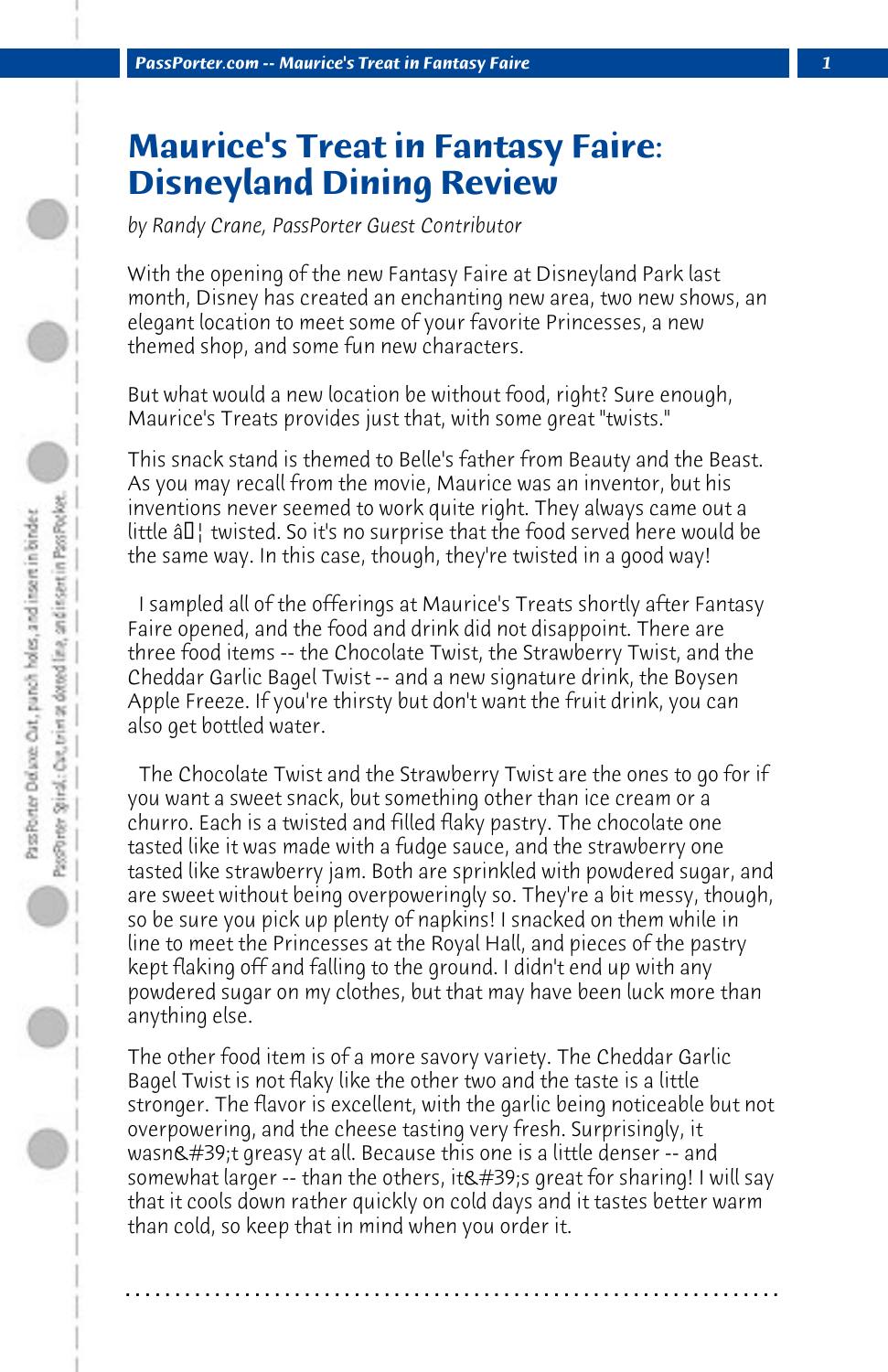*PassPorter.com -- Maurice's Treat in Fantasy Faire (continued) 2*

 The signature drink, the Boysen Apple Freeze, is similar to Red's Apple Freeze in Cars Land, but not quite the same. The name itself is a pun relating to another Disney animated fairy tale. The Fantasy Faire beverage is mostly apple juice with a touch of boysenberry juice, and topped with a fruit foam. I couldn't quite place the taste of the foam, but from what I've been told, it's made from passion fruit juice. The foam was a little tart, but that was actually a great compliment to the sweetness of the juice, adding a little to the boysenberry's tartness and making a great balance of sweet and sour.

 Because this is Disneyland, there's more to good food than just the taste, and Maurice's Treats delivers here, too. The food and drink aren't just tasty, they're fun! It may not seem like much, but the fact that the foods are all twists actually adds a touch of whimsy to it, and the powdered sugar on top is sprinkled on almost playfully. (Having the powdered sugar on it is also a very French thing, reminiscent of crepes, [which fits the Beauty and the Beast the](http://www.mouseearvacations.com)me.) The iciness of the Boysen Apple Freeze is fun to drink, too, from the mix [of colors to the way](http://storiesofthemagic.com/) the ice crystals look in the cup, like a cluster of frozen bubbles.

 I love strawberry, so I really expected that to be my favorite, but it wasn't. The Strawberry Twist was good, as was its chocolate counterpart, but the Cheddar Garlic Bagel Twist wins my vote for best new (food) twist in Fantasy Faire, and the Boysen Apple Freeze is the perfect complement to it.

 The Chocolate and Strawberry Twists cost \$3.49 each, the Cheddar [Garlic Bagel Twist \\$4.19, and the Boysen Apple Freeze](http://www.passporter.com/articles/maurices-treats-disneyland.php) costs \$4.69 for a 16-ounce cup, or \$9.99 for the same size but in a plastic "Souvenir Goblet or Stein." The bottled water sold at Maurice's Treats is \$2.79. As with other snack carts, Annual Passholder discounts do not apply.

*About The Author: Randy Crane is a Travel Consultant affiliated with*  CruisingCo. & MouseEarVacations.com, and lives with his wife in Southern California. He is also the host of the Stories of the Magic Disney podcast. Along with his many Disney trips, he makes multiple trips to the San Diego area and loves to help people plan not only Disney trips, but Southern California vacations to all its amazing destinations.

**. . . . . . . . . . . . . . . . . . . . . . . . . . . . . . . . . . . . . . . . . . . . . . . . . . . . . . . . . . . . . . . . . .**

*Article last updated: 05-17-2013*

*View the latest version online at: http://www.passporter.com/articles/maurices-treats-disneyland.html*